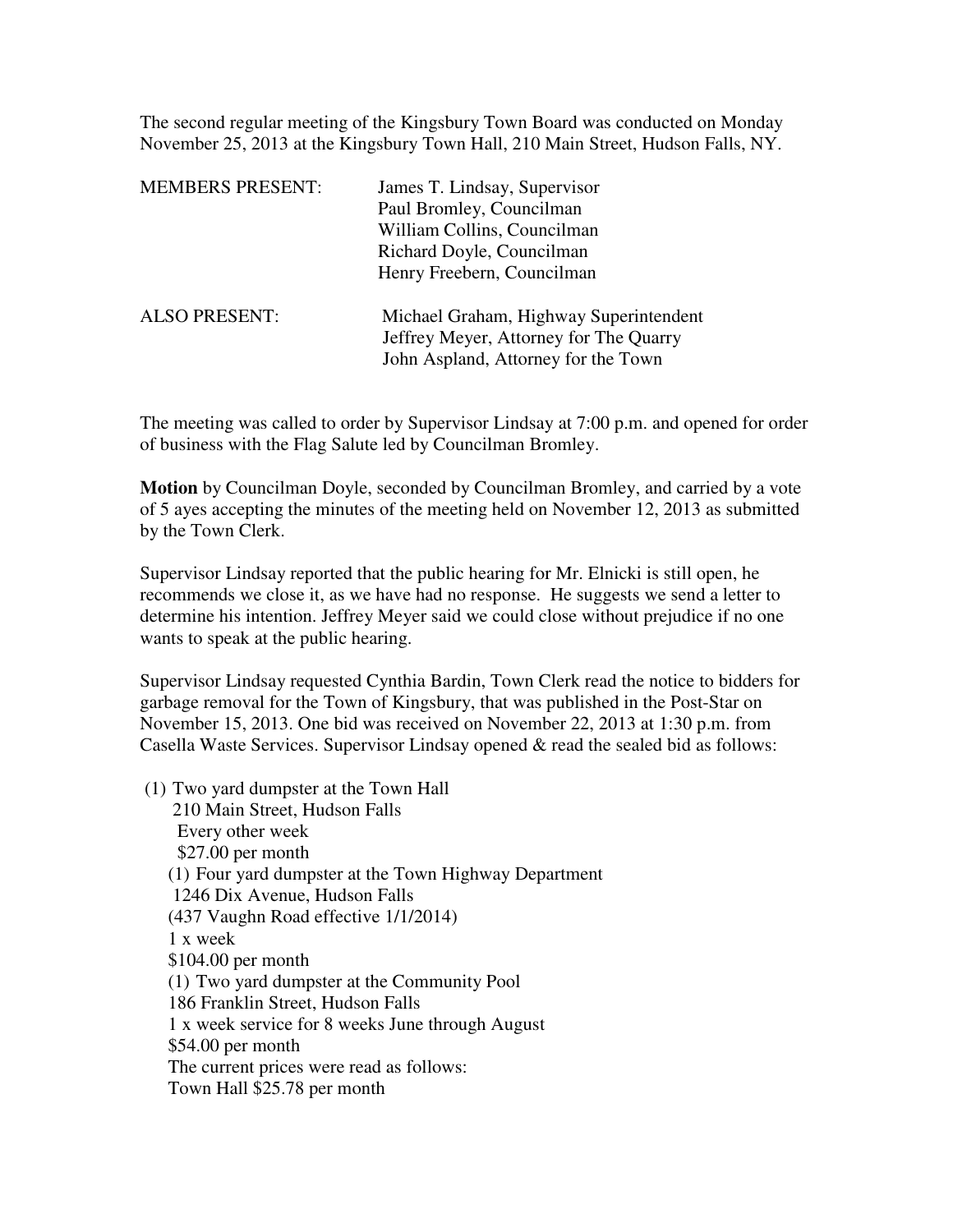Highway Dept. \$103.01 per month Community Pool: \$51.46 per month The bid received was more than our current rate paid. Discussion followed, a decision was made to table until next month to see if we could get a contract with Waste Management at the current rate.

Attorney Jeff Meyer presented a resolution to accept the dedication of new town highway at Quarry Circle. Mike Graham has one more thing to check before signing off. A discussion was held to make a decision at the next board meeting.

## LEGAL UPDATES:

Attorney John Aspland was present with legal updates. The Dix Avenue property and Wheelabrator will be discussed in the executive session. RWS, Northern Electric Power, Garewal, East Side & Key Lock LLC, nothing new to report.

## REPORTS:

The town clerk made a request to attend a training school for newly elected officers in January. A **motion** was made by Councilman Bromley, seconded by Councilman Doyle and carried by a vote of 5 ayes to approve her attendance.

Highway Superintendent Graham reported on the progress of the new highway building. The water separator has been installed, septic tank is in, pump station arrived, leach field will be put in tomorrow. The concrete floor was poured Tuesday, sidewalks are needed then concrete work will be complete. The electrical inspection passed, now waiting for Niagara Mohawk to turn it on. Overhead doors have arrived, hoping by Thanksgiving the building will be weather – tight and safe-guarded.

Councilman Bromley stated we have a \$31,000 savings on purchasing a generator. A generator is available through FEMA or Office of Emergency Services at no cost.

The Industrial Park water billing was discussed, the commercial rates will increase, the transition will take place the second week of February and our first billing will be in the middle of February.

## WRITTEN REPORT:

Code Enforcement Officer: No. Permits: 7 Total Fees: \$915.00 for October A motion was made by Council Bromley, seconded by Councilman Freebern, and carried by a vote of 5 ayes to accept the report from Code Enforcement Ross Cortez.

## PUBLIC COMMENT:

 Dennis Kelly had a placed a complaint call to Code Enforcement Ross Cortez, RWS had opened 1 to 1 <sup>1</sup>/<sub>2</sub> hours early. Mr. Kelly wanted to know what the consequences would be with this occurrence. A discussion followed, the town board must enforce